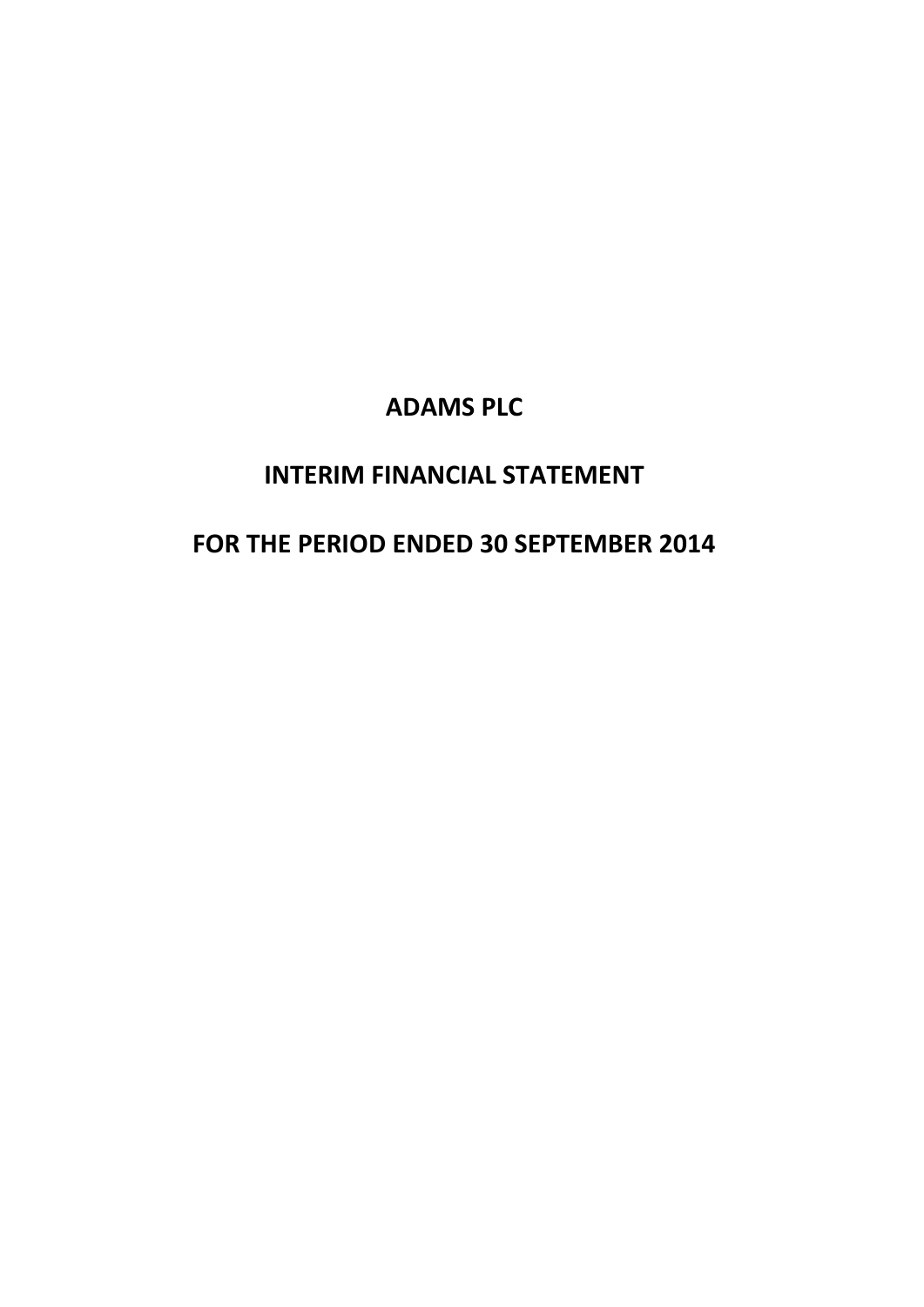| <b>CONTENTS</b>                             | Page     |
|---------------------------------------------|----------|
| Chairman's statement                        | 1        |
| Unaudited statement of comprehensive income | 2        |
| Unaudited statement of financial position   | 3        |
| Unaudited statement of changes in equity    | 4        |
| Unaudited statement of cash flows           | 5        |
| Notes to the unaudited financial statements | $6 - 10$ |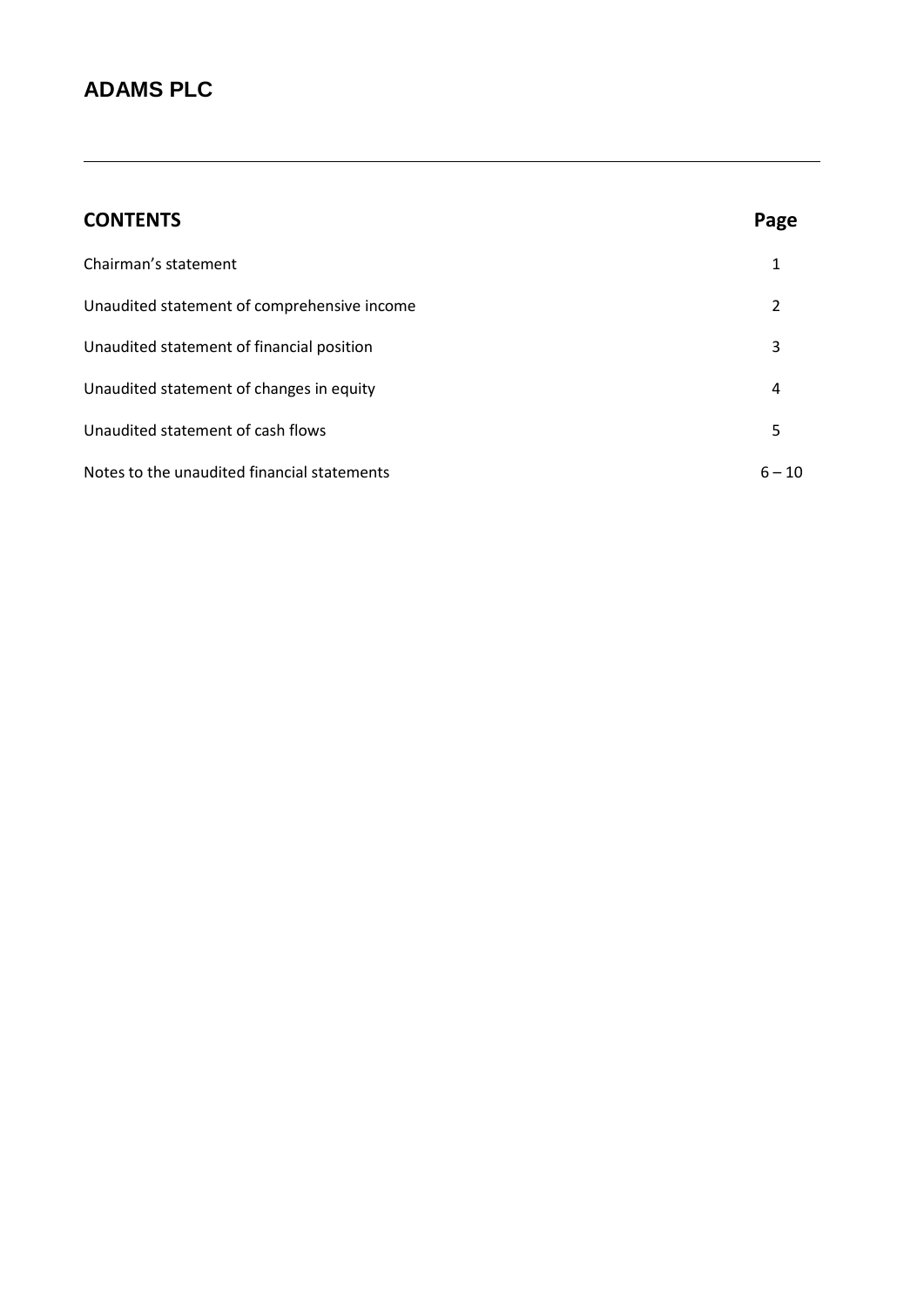### **CHAIRMAN'S STATEMENT**

I have pleasure in reporting on the six month period ended 30 September 2014.

As in previous periods, our overhead budget has remained tightly controlled and the Company is in a good position to pursue its acquisition policy.

The Board was shown a number of acquisition candidates, but having examined them in cooperation with our main-shareholders, we concluded that none met our strict investment criteria.

We suspect that next year will provide us with a rich source of ideas and I look forward to keeping shareholders apprised of any progress in the months ahead.

N C P Nelson **Chairman**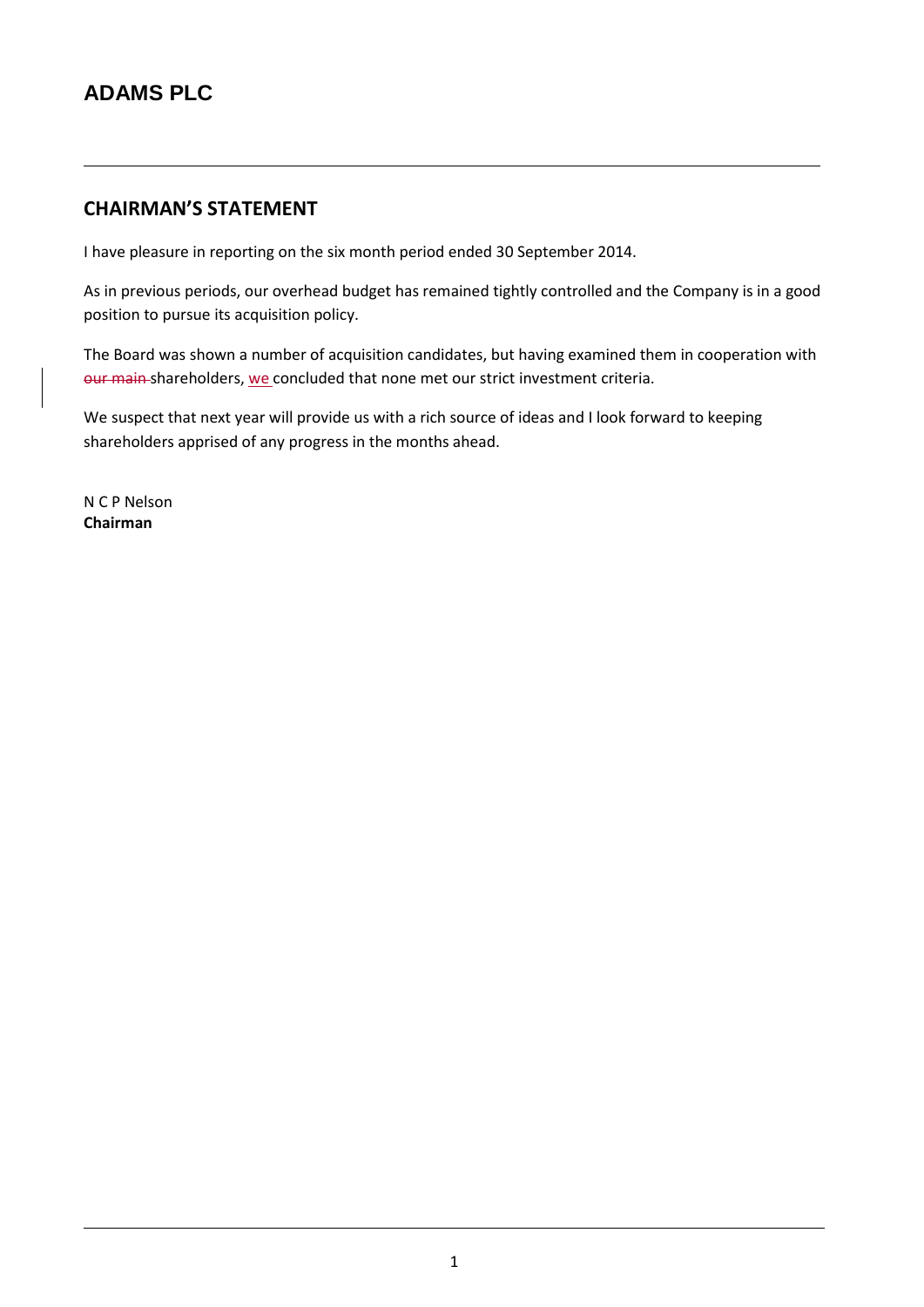### **STATEMENT OF COMPREHENSIVE INCOME**

### *FOR THE 6 MONTH PERIOD TO 30 SEPTEMBER 2014*

|                                                 | 6 months ended<br>30 Sept 2014<br>(Unaudited)<br>€'000 | Year ended<br>30 Mar 2014<br>(Audited)<br>€'000 | 6 months ended<br>30 Sept 2013<br>(Unaudited)<br>€'000 |
|-------------------------------------------------|--------------------------------------------------------|-------------------------------------------------|--------------------------------------------------------|
| Net change in fair value of financial assets at |                                                        |                                                 |                                                        |
| fair value through profit or loss               | 1                                                      | (18)                                            | (11)                                                   |
| <b>Total income</b>                             | $\mathbf{1}$                                           | (18)                                            | (11)                                                   |
| <b>Expenses</b>                                 |                                                        |                                                 |                                                        |
| Net foreign exchange gain/(loss)                | 6                                                      | (2)                                             | 1                                                      |
| Administrative expenses                         | (79)                                                   | (101)                                           | (51)                                                   |
| <b>Operating loss</b>                           | (73)                                                   | (103)                                           | (50)                                                   |
| Loss on ordinary activities before taxation     | (72)                                                   | (121)                                           | (61)                                                   |
| Tax on loss on ordinary activities              |                                                        |                                                 |                                                        |
| Loss for the period                             | (72)                                                   | (121)                                           | (61)                                                   |

Since there is no other comprehensive loss, the loss for the period is the same as the total comprehensive loss for the period attributable to the owners of the Company.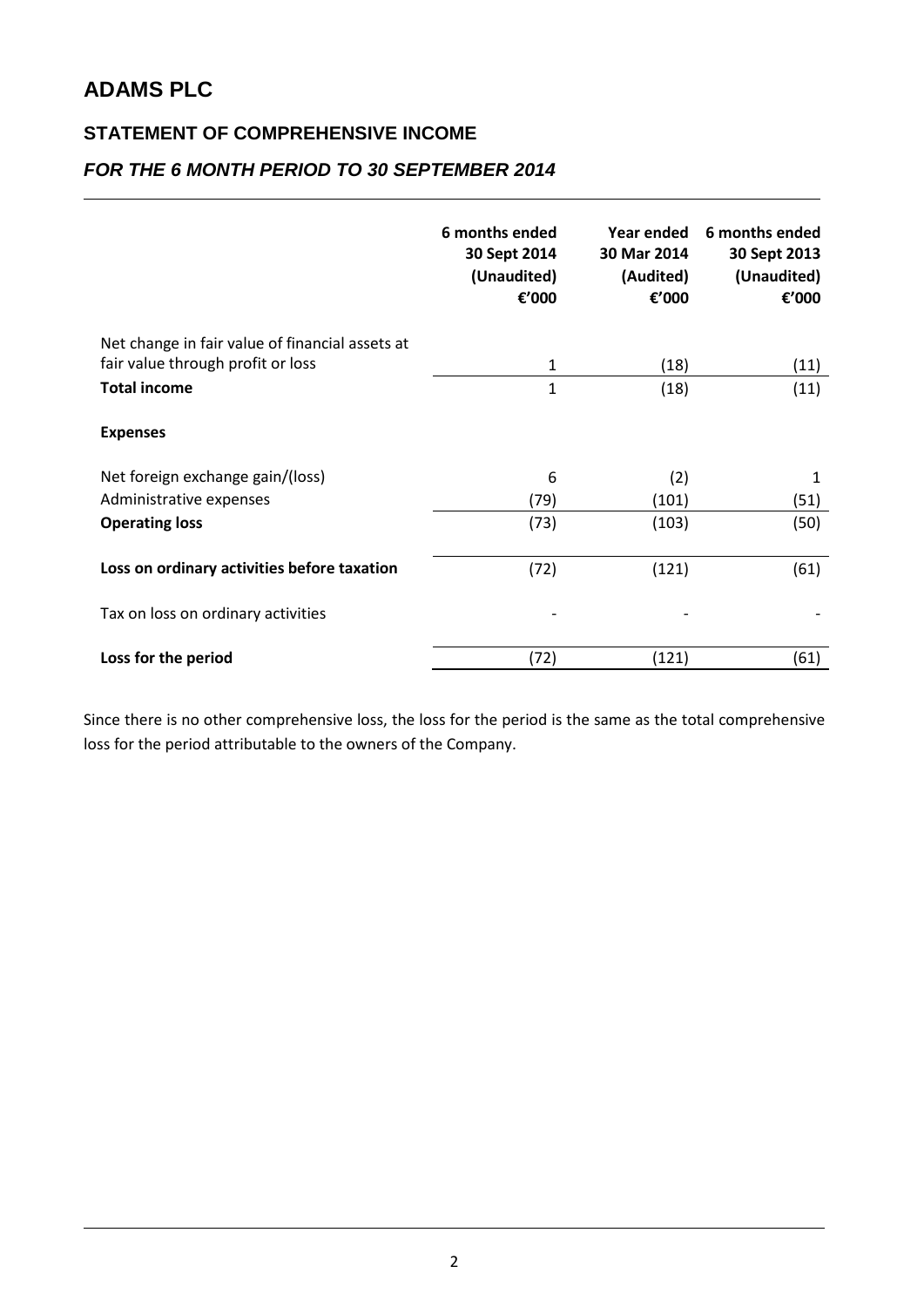### **STATEMENT OF FINANCIAL POSITION**

### *FOR THE PERIOD ENDED 30 SEPTEMBER 2014*

|                                  | <b>Note</b> | As at<br>30 Sept 2014<br>(Unaudited)<br>€'000 | As at<br>30 Mar 2014<br>(Audited)<br>€'000 | As at<br>30 Sept 2013<br>(Unaudited)<br>€'000 |
|----------------------------------|-------------|-----------------------------------------------|--------------------------------------------|-----------------------------------------------|
| <b>Assets</b>                    |             |                                               |                                            |                                               |
| <b>Non-current assets</b>        |             |                                               |                                            |                                               |
| Investments                      | 5           | 61                                            | 14                                         | 84                                            |
| <b>Current assets</b>            |             |                                               |                                            |                                               |
| Trade and other receivables      | 6           | 6                                             | 7                                          | 16                                            |
| Cash and cash equivalents        | 7           | 154                                           | 117                                        | 95                                            |
|                                  |             | 160                                           | 124                                        | 111                                           |
| <b>Total assets</b>              |             | 221                                           | 138                                        | 195                                           |
| <b>Equity and Liabilities</b>    |             |                                               |                                            |                                               |
| Called up share capital          | 9           | 2,598                                         | 2,448                                      | 2,448                                         |
| Share premium                    |             | 133                                           | 133                                        | 133                                           |
| Retained earnings                |             | (2,528)                                       | (2, 456)                                   | (2, 396)                                      |
| <b>Total equity</b>              |             | 203                                           | 125                                        | 185                                           |
| <b>Current liabilities</b>       |             |                                               |                                            |                                               |
| Trade and other payables         | 8           | 18                                            | 13                                         | 10                                            |
| <b>Total current liabilities</b> |             | 18                                            | 13                                         | 10                                            |
| <b>Total liabilities</b>         |             | 18                                            | 13                                         | 10                                            |
| Total equity and liabilities     |             | 221                                           | 138                                        | 195                                           |

The interim report on pages 2 to 5 were approved and authorised for issue by the Board of Directors on [xx December 2014] and signed on its behalf by:

…………………………………….. **Nicholas Nelson Director**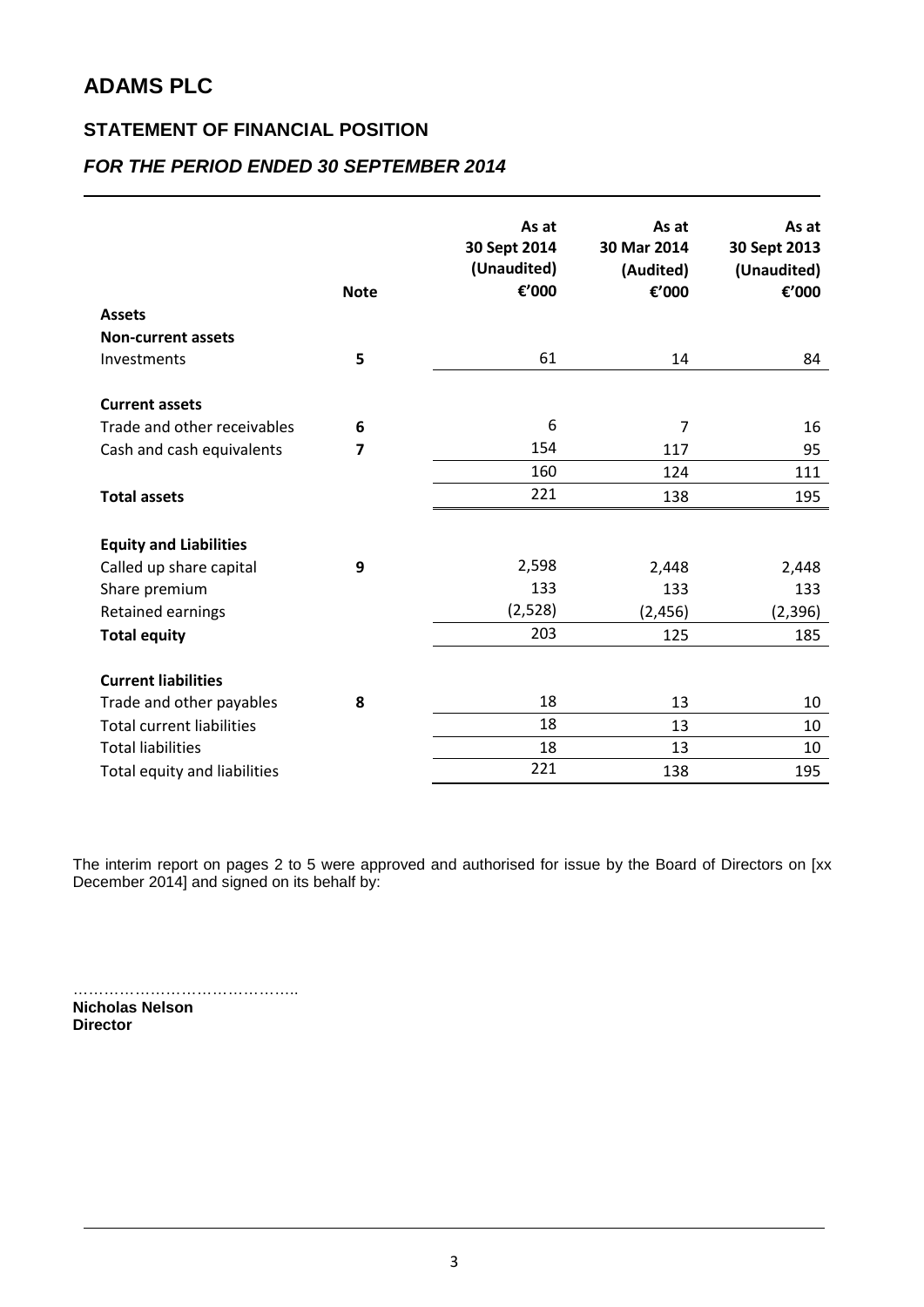### **STATEMENT OF CHANGES IN EQUITY**

### *FOR THE 6 MONTH PERIOD TO 30 SEPTEMBER 2014*

|                                                               | <b>Share</b><br><b>Capital</b><br>€'000 | <b>Share</b><br>Premium<br>€'000 | <b>Retained</b><br><b>Losses</b><br>€'000 | <b>Total</b><br>€'000 |
|---------------------------------------------------------------|-----------------------------------------|----------------------------------|-------------------------------------------|-----------------------|
| Balance at 1 April 2014                                       | 2,448                                   | 133                              | (2, 456)                                  | 125                   |
| <b>Issued warrants</b><br>Total comprehensive loss for period | 150                                     |                                  | (72)                                      | 150<br>(72)           |
| Balance at 30 September 2014                                  | 2,598                                   | 133                              | (2,528)                                   | 203                   |
|                                                               | <b>Share</b><br><b>Capital</b>          | <b>Share</b><br>Premium          | <b>Retained</b><br><b>Losses</b>          | <b>Total</b>          |
|                                                               | €'000                                   | €'000                            | €'000                                     | €'000                 |
| Balance at 1 April 2013                                       | 2,448                                   | 133                              | (2, 335)                                  | 246                   |
| Total comprehensive loss for year                             |                                         |                                  | (121)                                     | (121)                 |
| Balance at 30 March 2014                                      | 2,448                                   | 133                              | (2, 456)                                  | 125                   |
|                                                               | <b>Share</b><br>Capital<br>€'000        | <b>Share</b><br>Premium<br>€'000 | <b>Retained</b><br><b>Losses</b><br>€'000 | <b>Total</b><br>€'000 |
| Balance at 1 April 2013                                       | 2,448                                   | 133                              | (2, 335)                                  | 246                   |
| Total comprehensive loss for period                           |                                         |                                  | (61)                                      | (61)                  |
| Balance at 30 September 2013                                  | 2,448                                   | 133                              | (2, 396)                                  | 185                   |

Share capital is the amount subscribed for shares at nominal value.

Share premium represents the excess of the amount subscribed for share capital over the nominal value of these shares net of share issue expenses.

Retained losses represent the cumulative loss of the Company attributable to equity shareholders.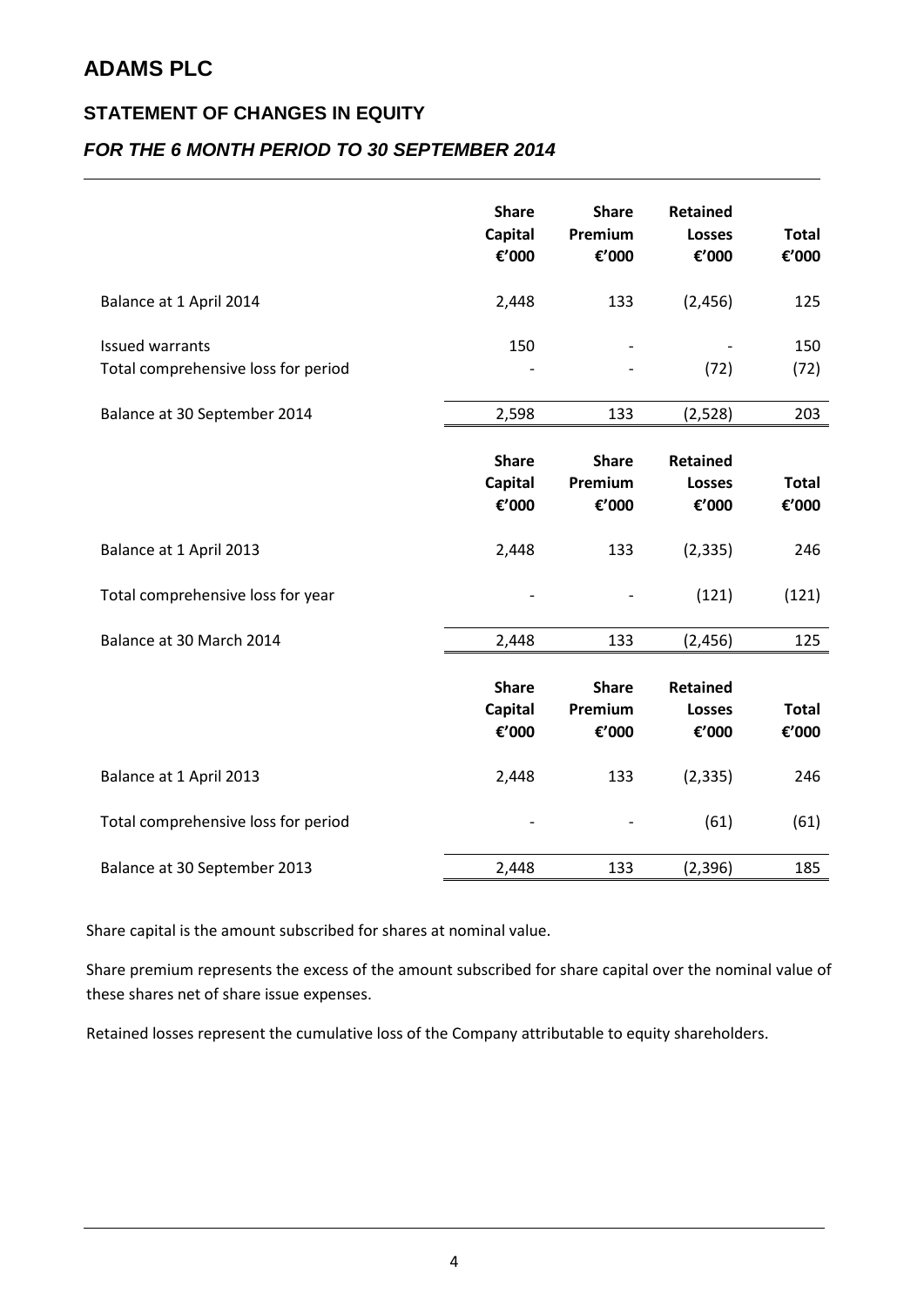## **STATEMENT OF CASH FLOWS**

### *FOR THE PERIOD ENDED 30 SEPTEMBER 2014*

|                                                                                               | As at<br>30 Sep 2014<br>(Unaudited)<br>€'000 | As at<br>30 Mar 2014<br>(Audited)<br>€'000 | As at<br>30 Sep 2013<br>(Unaudited)<br>€'000 |
|-----------------------------------------------------------------------------------------------|----------------------------------------------|--------------------------------------------|----------------------------------------------|
| Cash flows from operating activities                                                          | (66)                                         | (123)                                      | (75)                                         |
| Cash flows from investing activities<br>Receipt from sales of investments/payments to         |                                              |                                            |                                              |
| acquire investment                                                                            | (47)                                         | 101                                        |                                              |
| Payments to acquire investments                                                               |                                              |                                            | (95)                                         |
| Proceeds from disposal of investments                                                         |                                              |                                            | 126                                          |
|                                                                                               |                                              |                                            |                                              |
| Net cash used in investing activities                                                         | (47)                                         | 101                                        | 31                                           |
| <b>Cash flows from financing activities</b><br>Receipt from warrants issued                   | 150                                          |                                            |                                              |
| Net cash from financing                                                                       | 150                                          |                                            |                                              |
| Net decrease in cash and cash equivalents<br>Cash and cash equivalents at beginning of period | 37<br>117                                    | (22)<br>139                                | (44)<br>139                                  |
|                                                                                               |                                              |                                            |                                              |
| Cash and cash equivalents at end of period                                                    | 154                                          | 117                                        | 95                                           |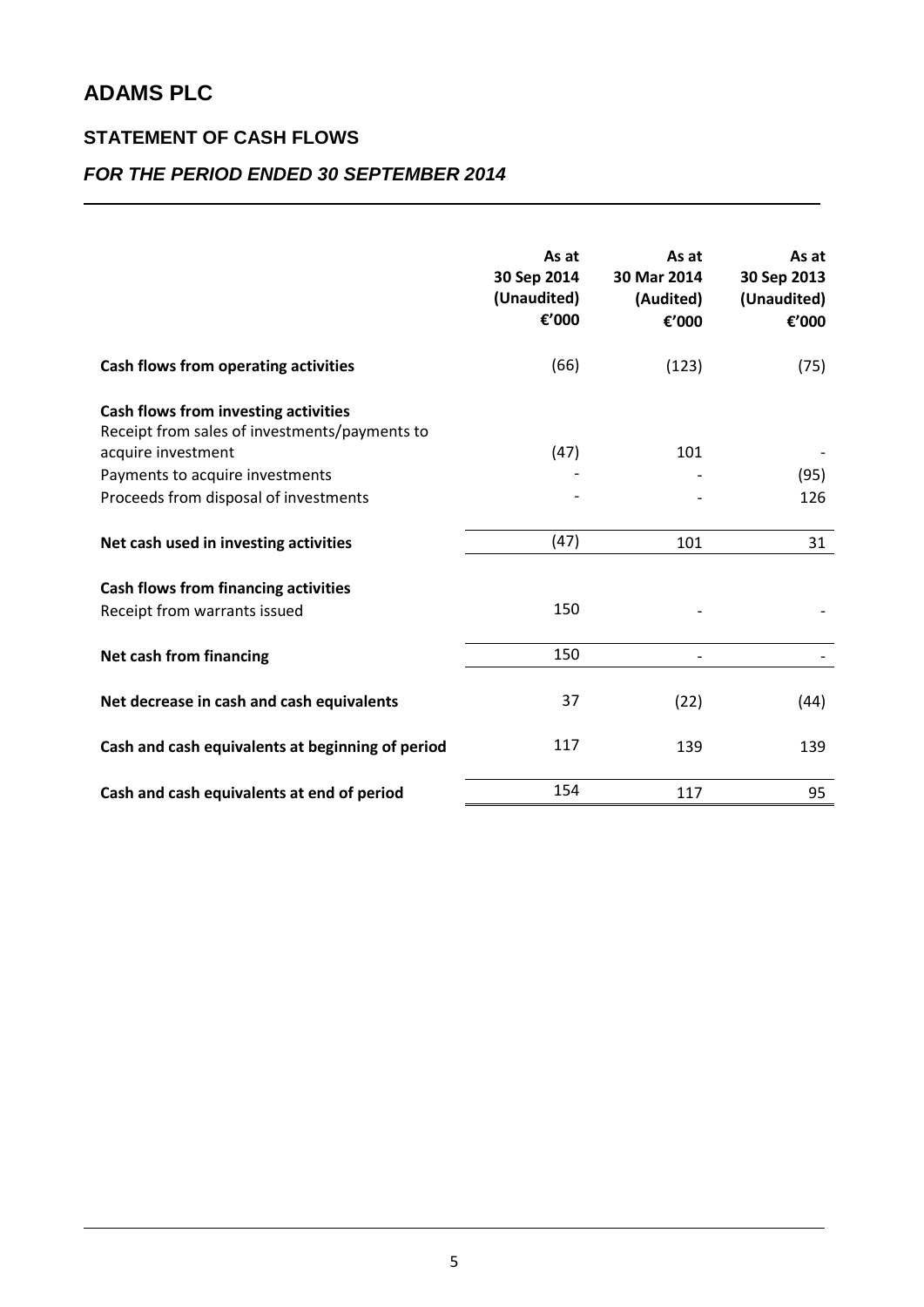# **NOTES TO THE STATEMENT OF CASH FLOWS**

### *FOR THE 6 MONTH PERIOD TO 30 SEPTEMBER 2014*

#### **1 Reconciliation of operating loss to net cash outflow from operating activities**

|                                                               | 6 months ended<br>30 Sept 2014<br>€ $'000$ | Year ended<br>30 Mar 2014<br>€ $'000$ | 6 months ended<br>30 Sept 2013<br>€ $'000$ |
|---------------------------------------------------------------|--------------------------------------------|---------------------------------------|--------------------------------------------|
| Loss for the period<br>Decrease/(increase) in trade and other | (72)                                       | (121)                                 | (61)                                       |
| receivables                                                   | 1                                          | 4                                     | (5)                                        |
| Increase/(decrease) in trade and other                        | 5                                          | (6)                                   | (9)                                        |
| Net cash used in operating activities                         | (66)                                       | (123)                                 | 75)                                        |

#### **2 Reconciliation of net cash flow to movement in net cash**

|                                                         | As at<br>30 Sep 2014<br>€'000 | As at<br>30 Mar 2014<br>€'000 | As at<br>30 Sep 2013<br>€'000 |
|---------------------------------------------------------|-------------------------------|-------------------------------|-------------------------------|
| Increase/(decrease) in cash and cash<br>equivalents     | 37                            | (22)                          | (44)                          |
| Net increase/(decrease) in cash and cash<br>equivalents | 37                            | (22)                          | (44)                          |
| Cash and cash equivalents at start of period            | 117                           | 139                           | 139                           |
| Cash and cash equivalents at end of period              | 154                           | 117                           | 95                            |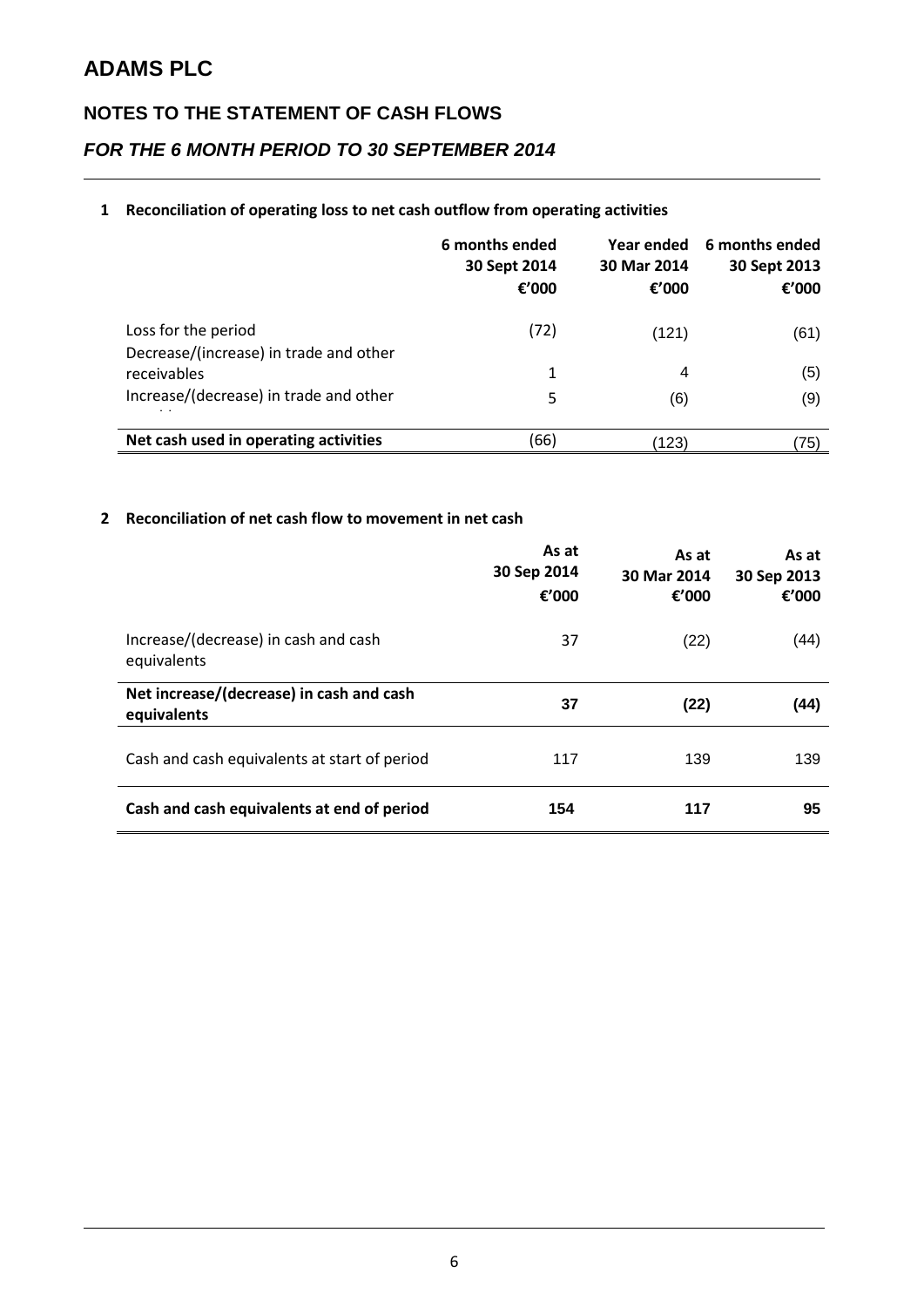# **NOTES TO THE FINANCIAL STATEMENTS** *FOR THE 6 MONTH PERIOD TO 30 SEPTEMBER 2014*

#### **1 General information**

Adams PLC is a company incorporated in the Isle of Man. The address of the registered office is disclosed on the company information page at the front of the annual report. The principal activities of the Company are described in the directors' report.

#### **2 Basis of preparation**

The financial information contained in the interim results has been prepared in accordance with International Financial Reporting Standards ('IFRS') as adopted by the European Union. It has been prepared in accordance with IAS 34 – Interim Financial Reporting.

#### **3 Going concern**

The financial statements have been prepared on a going concern basis, the validity of which is dependent upon the continuing support of the shareholders; this support will enable the company to continue for the foreseeable future.

The financial statements do not include any adjustments that would result if the above support was withdrawn.

The principal accounting policies applied in the preparation of these financial statements are set out below.

#### **4 Significant accounting policies**

The financial information contained in these interim results for the six months ended 30 September 2014 is unaudited. Full audited accounts of the company in respect to the financial year ended 31 March 2014 were prepared in accordance with IFRS, which received an unqualified audit opinion, have been delivered to Registrar of Companies.

The accounting policies and methods of computation used in the interim statements are consistent with those used in the financial statements for the year ended 31 March 2014 and are in accordance with International Financial Reporting Standards.

The interim financial statements do not include all the information required for full annual financial statements and therefore cannot be construed to be in full compliance with IFRS.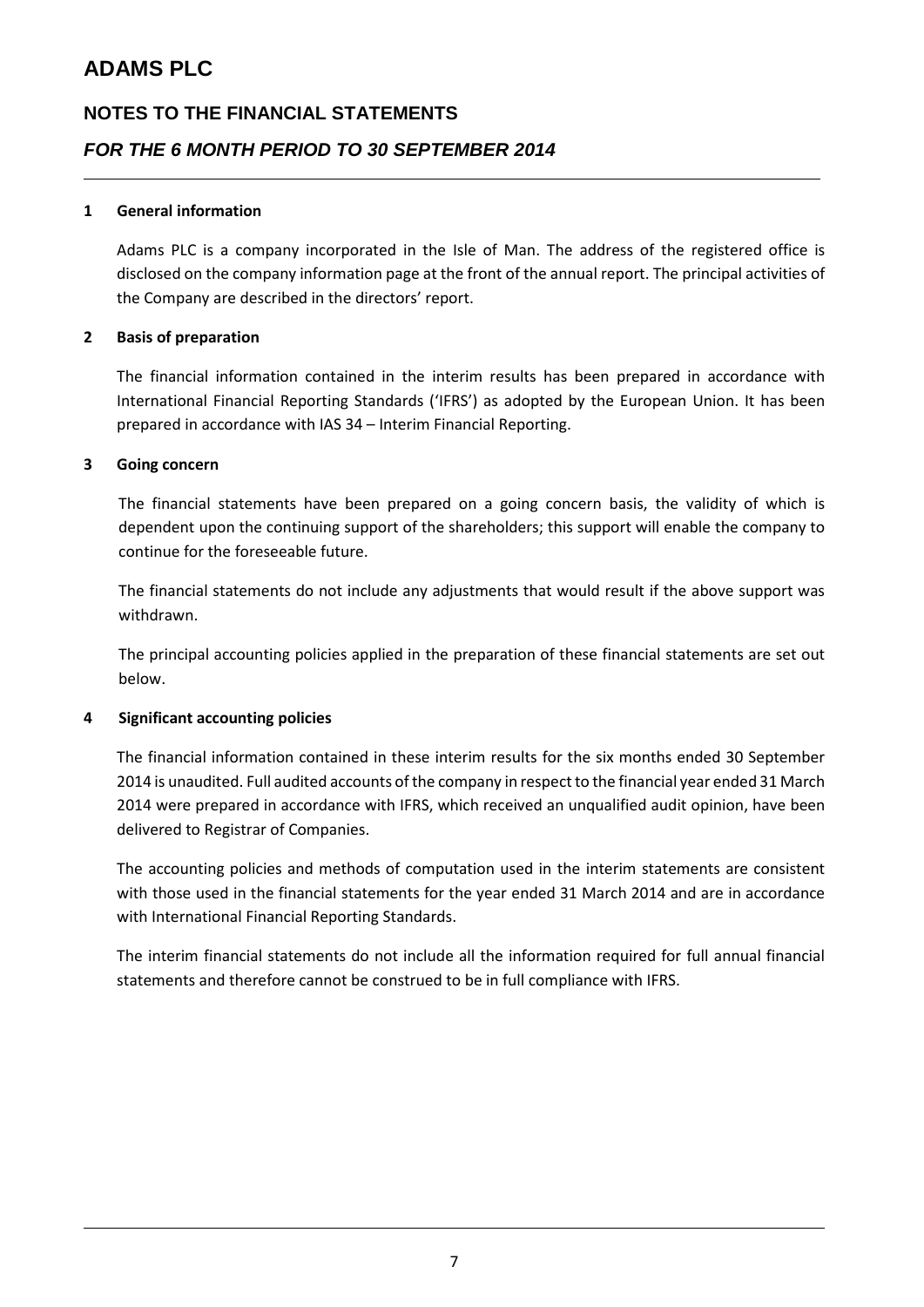# **NOTES TO THE FINANCIAL STATEMENTS (continued)** *FOR THE 6 MONTH PERIOD TO 30 SEPTEMBER 2014*

#### **5 Investments**

|   |                                    | As at<br>30 Sept 2014<br>€'000 | As at<br>30 Mar 2014<br>€'000 | As at<br>30 Sept 2013<br>€'000 |
|---|------------------------------------|--------------------------------|-------------------------------|--------------------------------|
|   | Balance at 1 April                 | 13                             | 115                           | 115                            |
|   | Acquisitions in period             | 56                             | 123                           | 95                             |
|   | Disposal in period                 | (8)                            | (224)                         | (126)                          |
|   | <b>Total</b>                       | 61                             | 14                            | 84                             |
| 6 | <b>Trade and other receivables</b> |                                |                               |                                |
|   |                                    | As at<br>30 Sept 2014<br>€'000 | As at<br>30 Mar 2014<br>€'000 | As at<br>30 Sept 2013<br>€'000 |
|   | Prepayments                        | 6                              | 7                             | 16                             |
|   | <b>Total</b>                       | 6                              | 7                             | 16                             |

The carrying amount of other current assets approximates to its fair value.

#### **7 Cash and cash equivalents**

For the purposes of the Statement of Cash Flows, cash and cash equivalents include cash at banks and on hand and deposits with banks. Cash and cash equivalents at the end of the reporting period as shown in the Statement of Cash Flows can be reconciled to the related items in the Statement of Financial Position as follows:

|                           | As at       | As at       |             |  | As at |
|---------------------------|-------------|-------------|-------------|--|-------|
|                           | 30 Sep 2014 | 30 Mar 2014 | 30 Sep 2013 |  |       |
|                           | €'000       | €'000       | €'000       |  |       |
|                           |             |             |             |  |       |
| Cash and cash equivalents | 154         | 117         | 95          |  |       |

The carrying amount of cash and cash equivalents approximates to its fair value.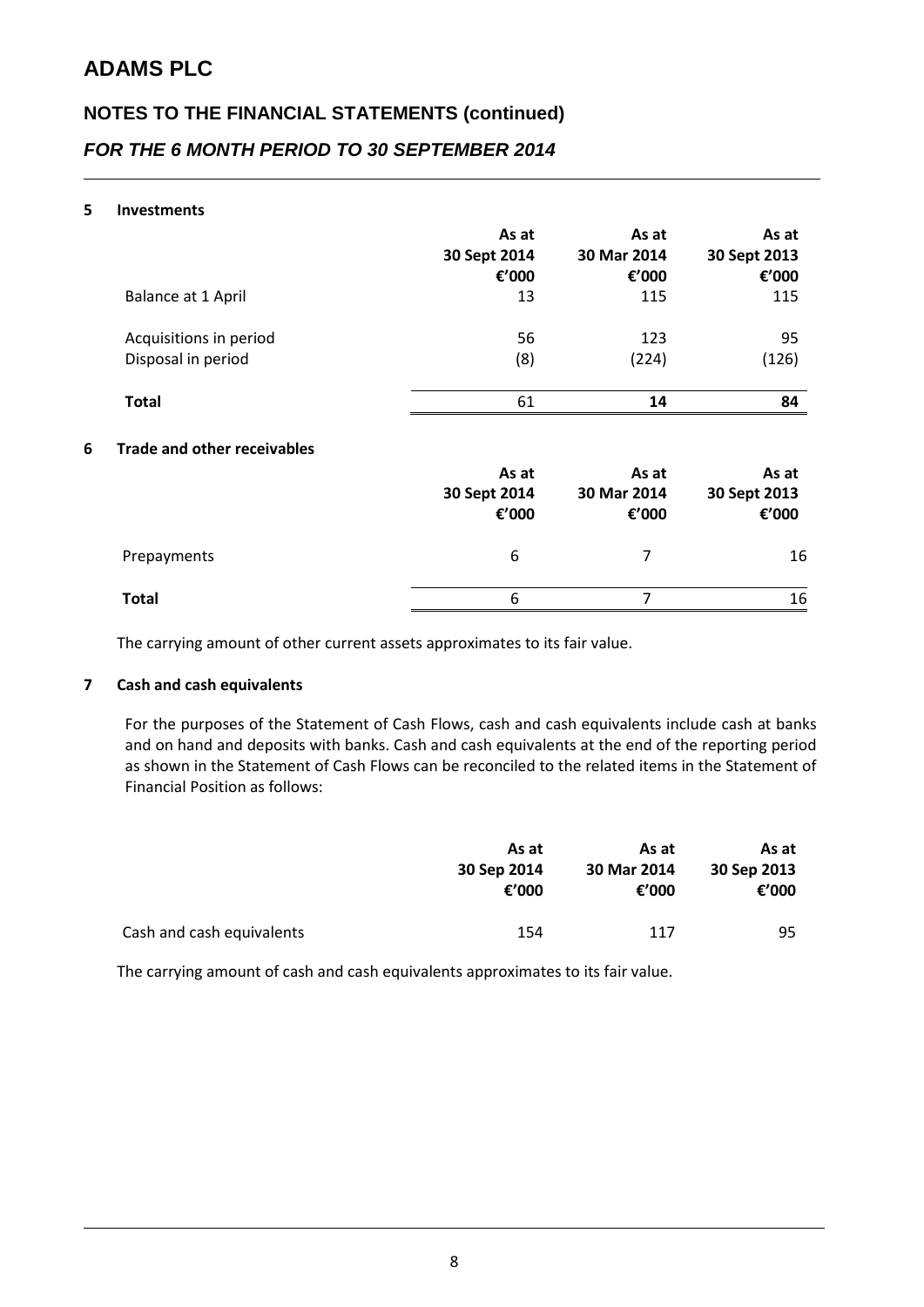# **NOTES TO THE FINANCIAL STATEMENTS (continued)** *FOR THE 6 MONTH PERIOD TO 30 SEPTEMBER 2014*

#### **8 Trade and other payables**

|                 | As at<br>30 Sep 2014<br>€'000 | As at<br>30 Mar 2014<br>€'000 | As at<br>30 Sep 2013<br>€'000 |
|-----------------|-------------------------------|-------------------------------|-------------------------------|
| Trade payables  | 16                            | 3                             | 4                             |
| <b>Accruals</b> | 2                             | 10                            | 6                             |
|                 | 18                            | 13                            | 10                            |

Accruals principally comprise amounts outstanding for ongoing expenses. The carrying amount of other payables approximates to its fair value.

#### **9 Share capital and share premium**

|                                     | Number of<br>shares issued<br>and fully paid up | <b>Share</b><br>capital<br>€'000 | <b>Share</b><br>premium<br>€'000 |
|-------------------------------------|-------------------------------------------------|----------------------------------|----------------------------------|
| <b>Issued</b>                       |                                                 |                                  |                                  |
| Balance at 1 April 2014             | 16,166,306                                      | 2,448                            | 133                              |
| Movements in the period             | 6,928,406                                       | 150                              |                                  |
|                                     |                                                 |                                  |                                  |
| <b>Balance at 30 September 2014</b> | 23,094,712                                      | 2,598                            | 133                              |
| Balance at 1 April 2013             | 16,166,306                                      | 2,448                            | 133                              |
| Movements in the period             |                                                 |                                  |                                  |
|                                     |                                                 |                                  |                                  |
| <b>Balance at 30 March 2014</b>     | 16,166,306                                      | 2,448                            | 133                              |
|                                     |                                                 |                                  |                                  |
| Balance at 1 April 2013             | 16,166,306                                      | 2,448                            | 133                              |
| Movements in the period             |                                                 |                                  |                                  |
| <b>Balance at 30 September 2013</b> | 16,166,306                                      | 2,448                            | 133                              |